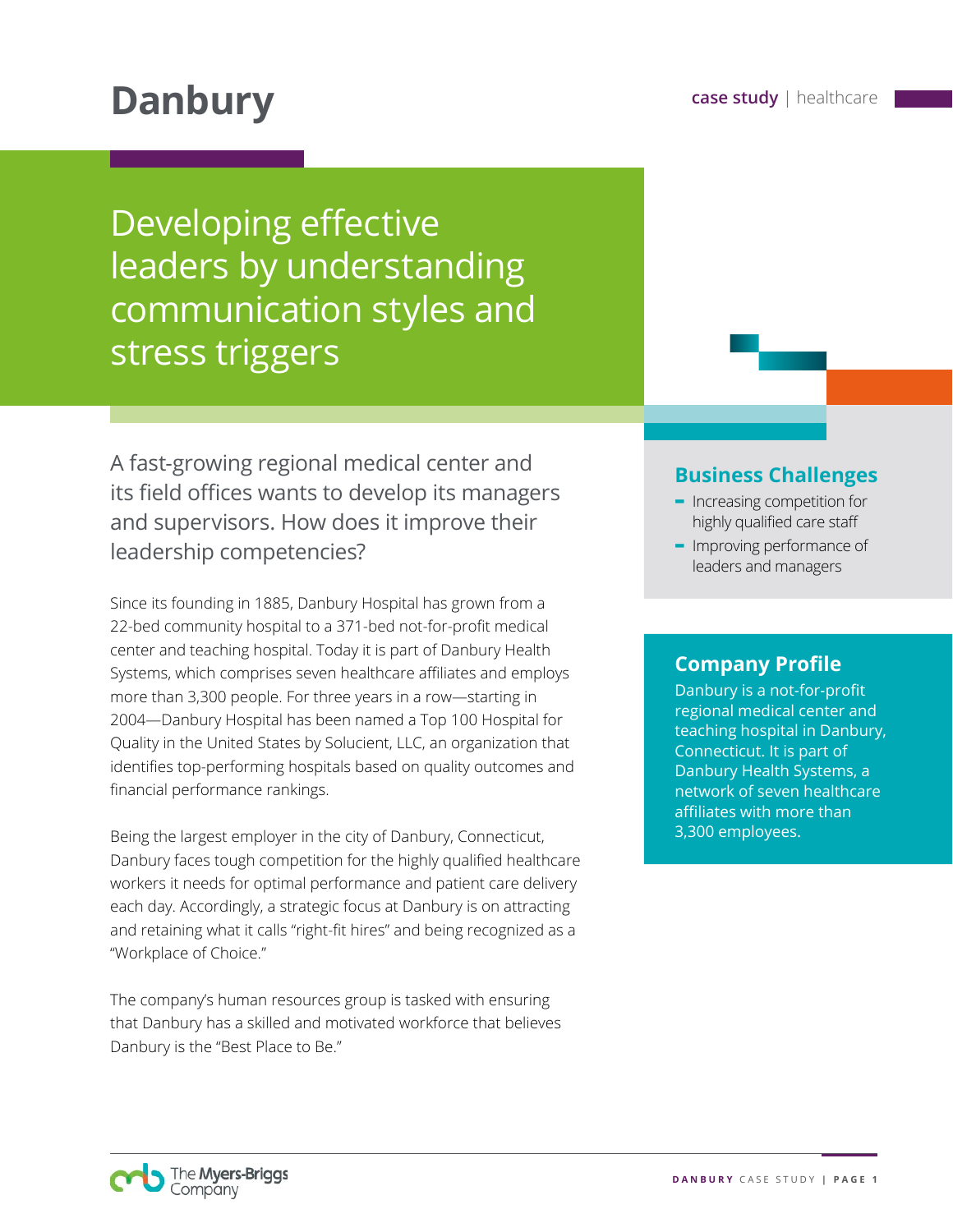While Danbury was proud of what it had achieved, it knew it could do even better when it came to managing its people. According to Cynthia Sefton, a senior Learning Center consultant with Danbury, the company wanted to elevate the performance of its managers.

Since joining Danbury in 2001, Sefton had helped launch such major initiatives as Targeting Outstanding Performance Success (TOPS), Danbury's recognition and rewards program, and Value in People (VIP), its best-practice on-boarding program geared toward retaining first-year employees.

Another Danbury tool, the Performance Expectations Program (PEP), is aimed at performance management. Besides performance goals, PEP identifies five behavioral competencies called Traits for Success. Two of these Traits are leadership competencies— Driving Results and Managing and Motivating People. Danbury wanted managers to demonstrate improved performance against their PEP objectives and leadership traits.

Sefton was familiar with the Myers-Briggs® assessment and thought it could help. She says there was also impetus to use the MBTI tool with the organization's existing people management tools, not only to improve employee performance and business results but also to increase employee engagement and job satisfaction.

#### **Solution**

In the employee development field, it is well known that employees join companies but "quit" their managers. Danbury felt that the MBTI instrument would help its managers build better relationships with all members of its staff.

The bottom line, says Sefton, is that "satisfied employees deliver better quality and patient care, and both enhance loyalty to Danbury."

## **Solution**

- **-** Integrate MBTI assessment into existing development programs
- **-** Increase leaders' selfawareness
- **-** Focus on communication styles and stress reactions – and impact on colleagues and patients

**Everything we are** doing is meant to help managers build their leadership competencies, ensuring employees are more motivated, productive,

and satisfied. **Cynthia Sefton,**  Senior Consultant, Danbury

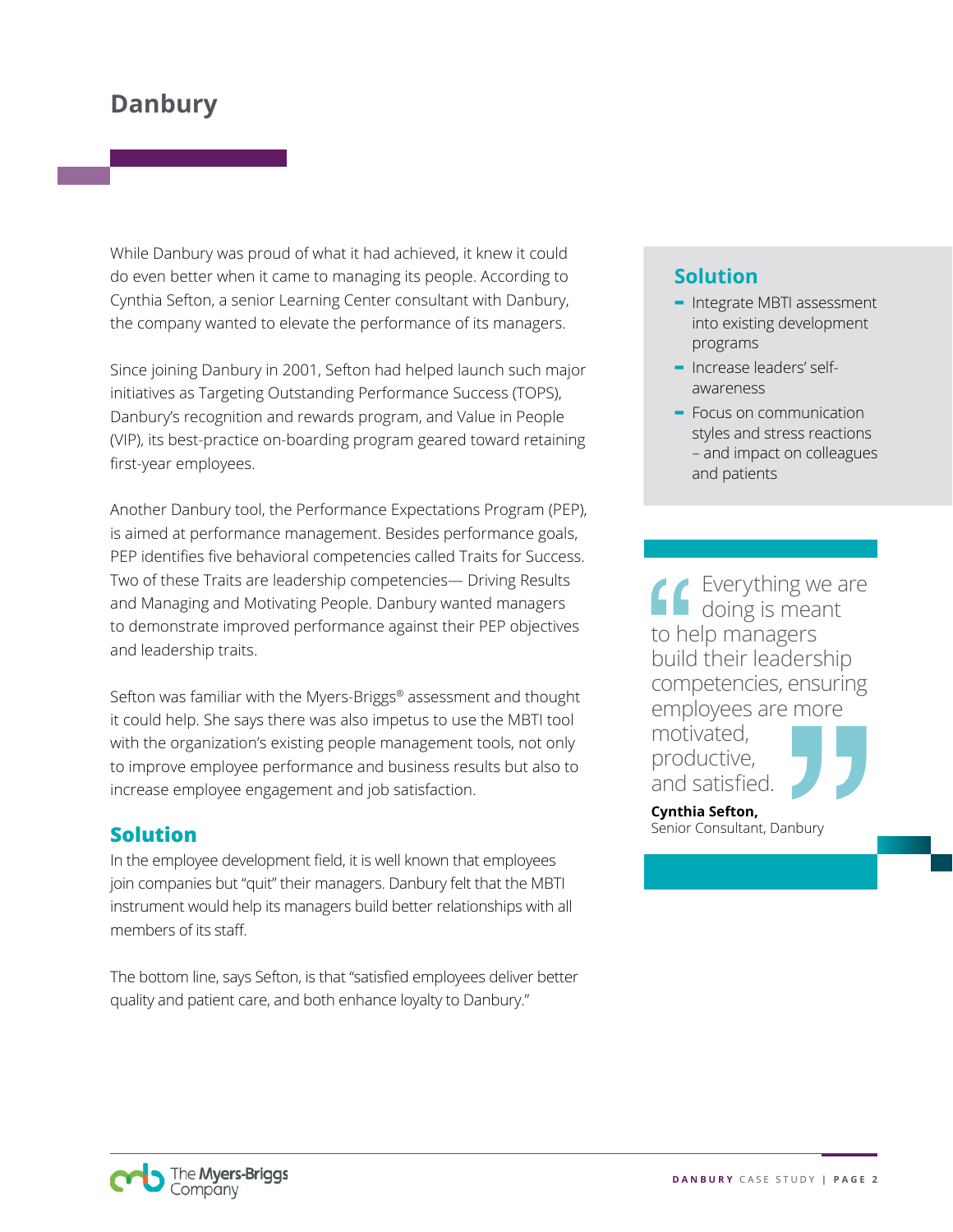#### **Criteria for success**

Sefton wanted to work collaboratively with a consultant who could create a world-class management development program for its healthcare environment. That consultant would have to learn Danbury tools quickly enough to integrate them into a highly customized program. Further, Danbury felt the program would be a success if it

- **-** Helped managers increase their self-awareness and develop the necessary skills and abilities to demonstrate a more effective leadership style
- **-** Engaged managers in a variety of self-reflective assessments and interactive exercises that enabled them to learn from one another as well as the facilitators
- **-** Could be applied to managers' day-to-day roles—better use of Danbury's people management tools (PEP, TOPS, and VIP) through type awareness
- **-** Received high ratings from program participants and immediate feedback on how the learning could be uniquely applied to each participant and their daily roles as managers

Sefton was intimately involved in the development of the People Management curriculum, first researching vendors and screening referrals, then setting up interviews with selected consultants.

One of the most important requirements was that the program link to what managers do every day in working with their employees. It could not be just an academic exercise. Explained Sefton, "We're not here to supply nice information or because the MBTI assessment is a fascinating interpersonal journey. That isn't why the consultant was here. It was to give our managers and supervisors awareness of and insight into type so they could be more effective leaders. In order to do this, they needed to recognize their own blind spots and hot buttons, understand their natural strengths and preferred communication style, know how they reacted to stress and the impact this had on employees and patients, deal with conflict more

#### **Results**

- **-** Practical learning points that improved management and motivation of direct reports
- **-** Better understanding of behavioral change under stress
- **-** Improved leadership competencies leading to better performing teams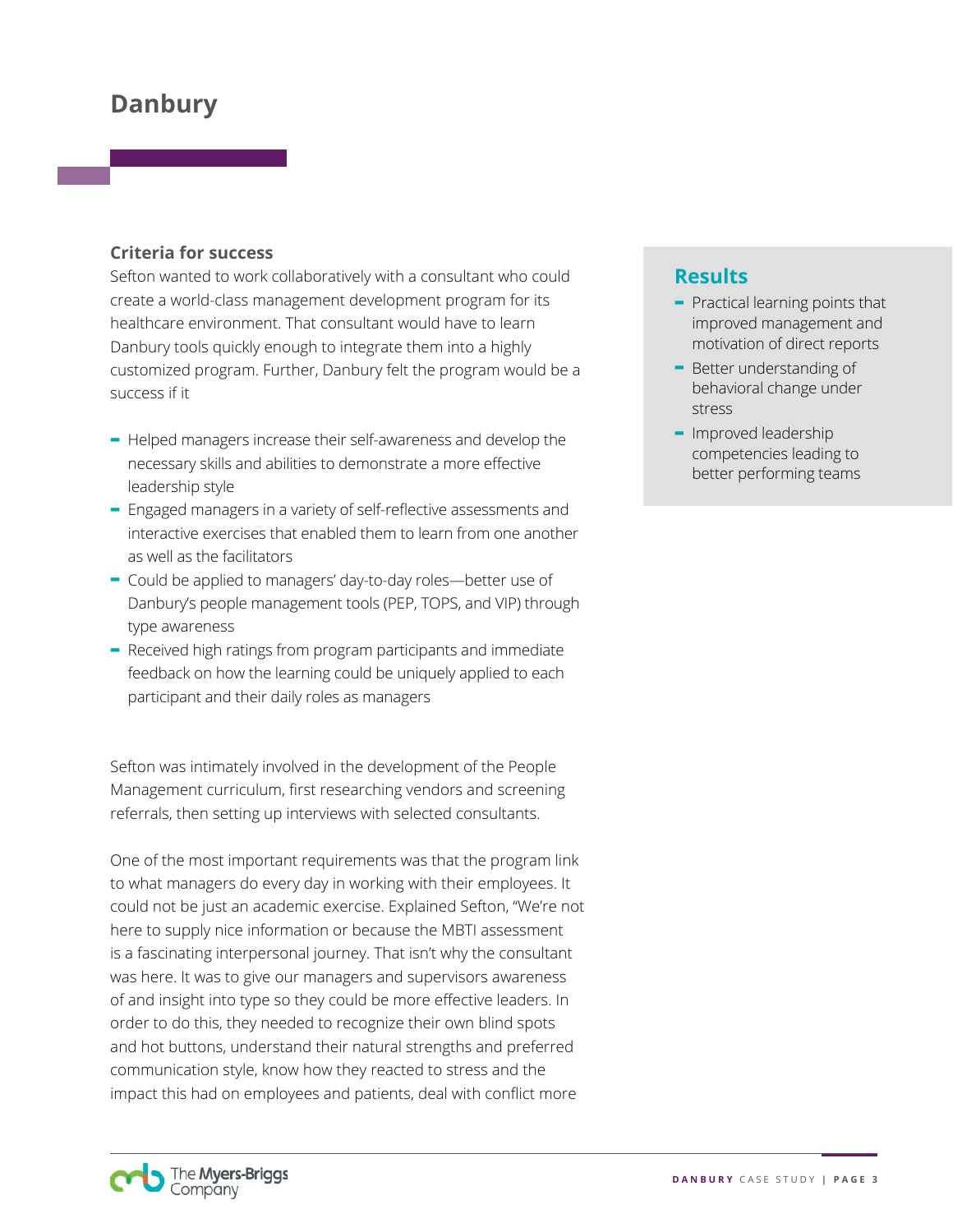effectively, as well as foster teamwork and collaboration among co-workers. A tall order!"

While Danbury uses other assessment tools (critical thinking tests, etc.), Sefton was certified to use the MBTI instrument, as was her senior vice president, Phyllis Zappala, who heads up Human Resources at Danbury. They agreed that the MBTI assessment would work well at the core of Danbury's People Management curriculum.

#### **Program development launch**

To launch the program, senior leaders were asked to nominate managers and supervisors to be inaugural participants. In preparation for the training, these participants took a battery of assessments for development purposes. They took the MBTI assessment each person received his or her assessment results, including the MBTI® Step II™ Interpretive Report and a one-hour feedback session with a Danbury Learning Center consultant. This was a prerequisite to Basic-Level People Management. Managers who completed the Basic-Level Program went on to the Plus-Level People Management Program (each program currently runs two to three times per year).

#### **Results**

The program has received rave reviews, with the average participant satisfaction rating above 95%. Said one participant: "This has been the best session in our entire people management curriculum. Everything I learned is going to help me better manage and motivate my staff."

Our consultant said, "We knew the knowledge had to be transferable; it had to make an impact outside of that classroom. The MBTI assessment and other tools related to type also helped feed the managers' development plans and transfer the learning from the classroom to the daily work environment."

Participants leave the classroom with the beginnings of a real-life leadership development action plan. In a wrap-up class activity, program participants name at least one leadership strategy they are going to start doing and the one thing they will stop doing as a result of completing the course.

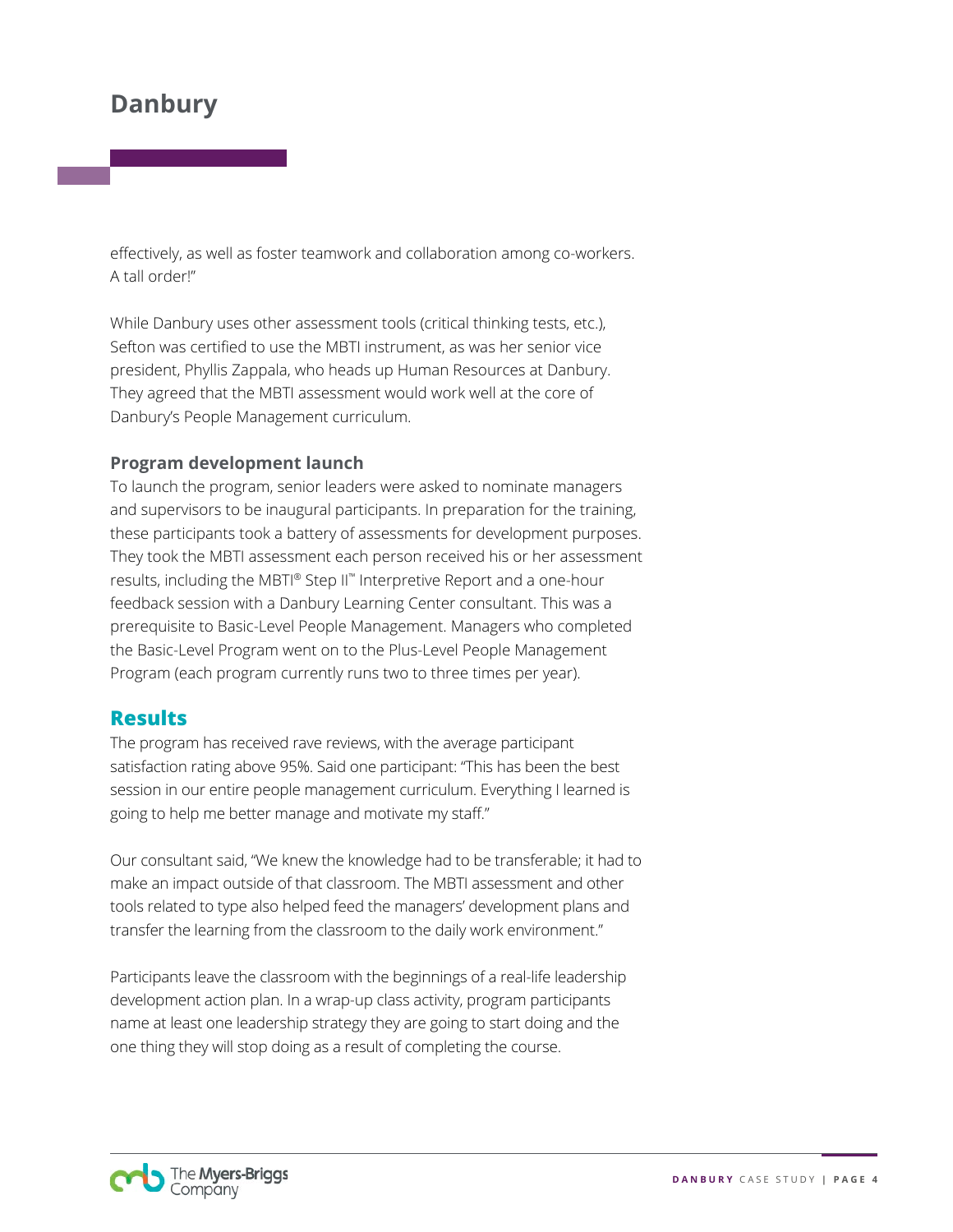"Most of the 'aha!' moments came when we were talking about type under stress and in the grip. We had an exercise that identified how people's grip function plays out during stressful situations, and then managers learned what they can do about it. People were saying, 'Wow, so this is what is happening, my order of preferences is changing, and that's why my behavior is changing.' The second biggest 'aha!' came after people reflected upon and then recorded their vulnerabilities and assets. Seeing them in writing seemed to make a dramatic impact."

According to Sefton, "Word has spread very quickly about the program because it has received such high ratings. Managers have talked about it to other managers." As a result, managers who have participated in the program say they have more confidence in their coaching abilities because they have learned practical solutions to enhance dialogue and interactions with employees. One participant said, "I gained a greater awareness of my own style, tendencies, and blind spots that impact my staff." Another cited an increased ability to build and lead more dynamic, cohesive teams.

At Danbury, as in all organizations, managers must routinely work with people of many different personality types. According to People Management participants, the MBTI training gave them a much better understanding of their staff's motivations and actions and how to help them be more productive.

Managers repeatedly commented on how helpful they found the segment on handling stress, using the *In the Grip* book. "I learned meaningful techniques for handling stress and knowledge of the associated trigger points for my type," said one. Another observed, "I felt re-energized as a manager and learned techniques to continually refuel in our fast-paced, stressful healthcare environment."

Danbury managers and supervisors enjoyed working with our consultant, expressing their appreciation for her comfortable teaching/consulting style and positive presence that encourages interaction and honest, open communication.

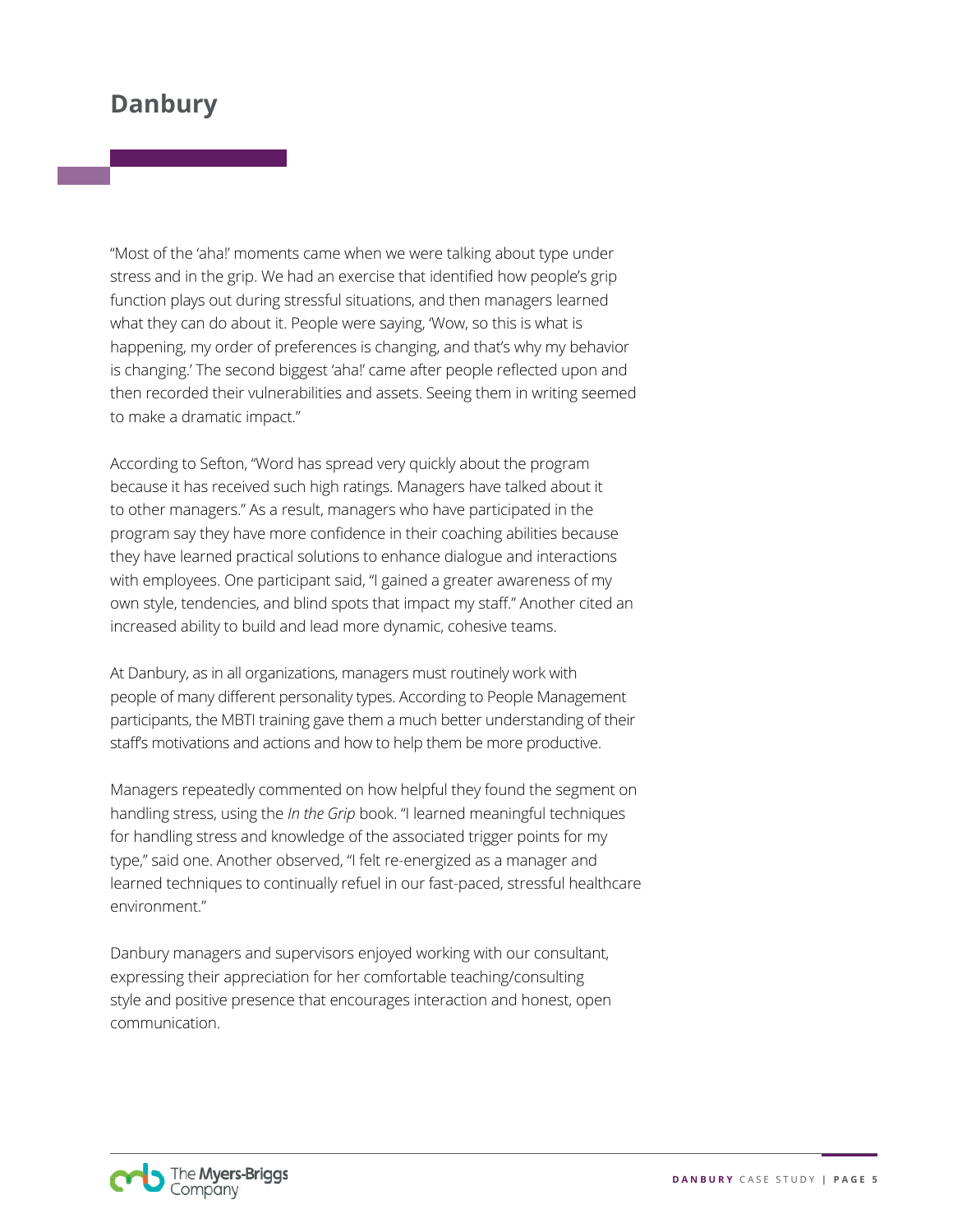Impressed with the results of the leadership program, Sefton created an opportunity for Danbury's Human Resources Partners to meet with the consultant to learn more about their unique dynamics as a recruiting team, and how individually they could benefit from a deeper understanding of their own type preferences.

"Everything we are doing is meant to help managers build their leadership competencies, ensuring employees are more motivated, productive, and satisfied," explains Sefton.